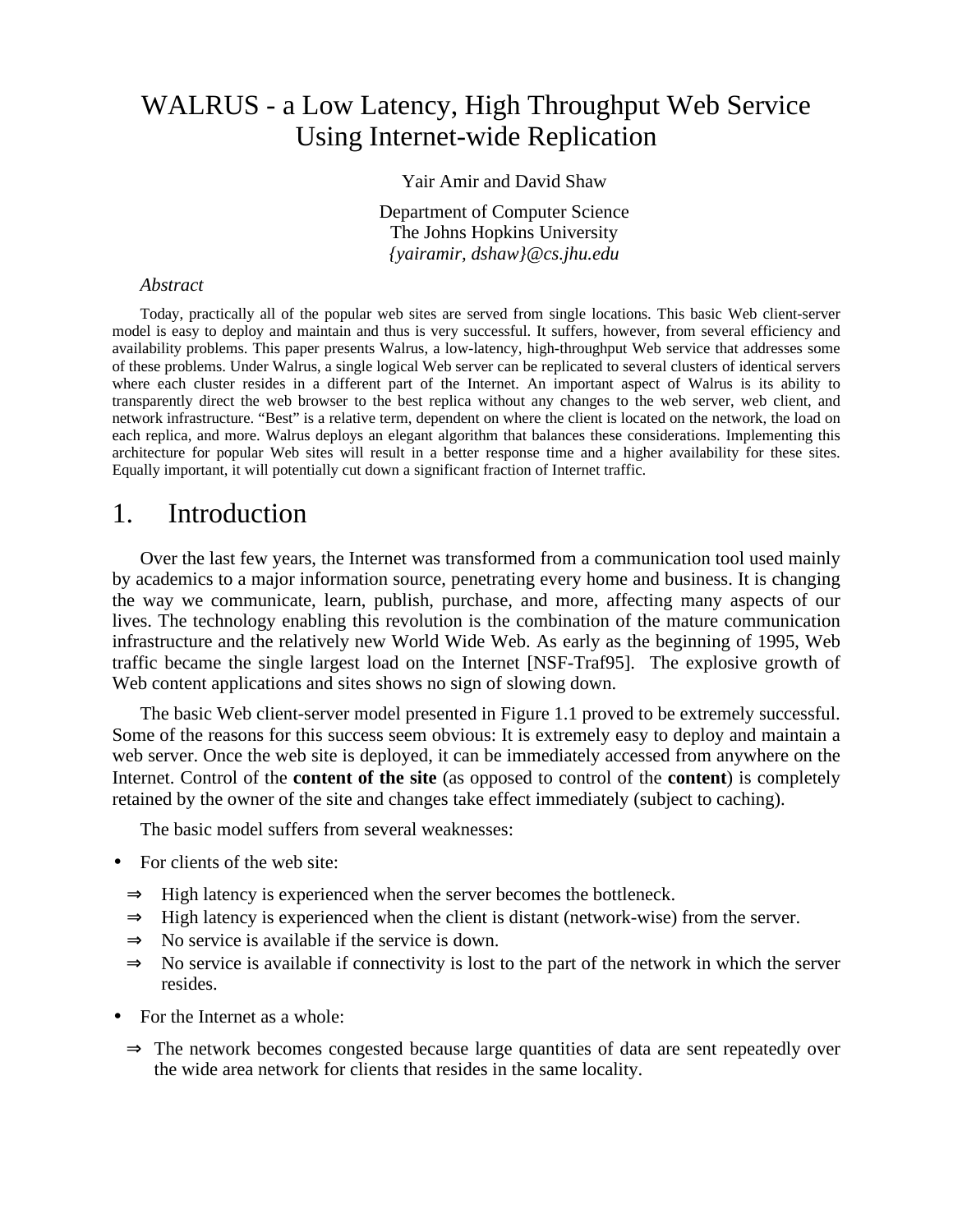

Figure 1.1: The Basic Web Server Model.

In spite of the widespread acknowledgement of the weaknesses of the basic client-server model, practically all of the popular Web sites are still served from single locations<sup>1</sup>. Most of these sites deploy replication architectures that involve a cluster of servers residing at the same physical location. These architectures improve the performance of the logical server by sharing the load between the different replicas. They also improve availability by having more than one server to fulfill data requests. However, replicated servers in the same location cannot address the performance and availability problems embedded in the network itself: They still suffer from a single point of failure in their connection to the Internet, and their service latency is still high for clients that are distant (network-wise). Logically, their model is still the one presented in Figure 1.1, incurring the same cost of network resources.

In light of the above, it seems logical to construct a popular web site according to the model presented in Figure 1.2. This model of wide area cluster replication addresses all of the above weaknesses of the basic Web client-server model. In our opinion, there are two reasons why this model is not widely used:

- It requires a complex setup and maintenance.
- It may not be clear to Web administrators how to ensure that most clients are directed to the nearest replica (network-wise) automatically.
- It requires Web administrators to obtain physical sites at different places.

Walrus (Wide Area Load Re-balancing User-transparent System) addresses the two first difficulties. It implements a Web replication system where each cluster of replicas may reside in a different part of the network. The client Web browser automatically and transparently contacts the best replica, taking into account:

- Network topology which replica is "closest" to the client, network-wise.
- Server availability which servers are currently active.

 $\overline{a}$ 

• Server load – which server is currently able to return the most rapid response.

 $<sup>1</sup>$  As far as we know, the Netscape site is the only major site that recently started to implement wide area replication</sup> with automatic direction of clients, similar to Walrus' Director. In our opinion, Netscape's site setup can be optimized by following the recommendations in Section 7.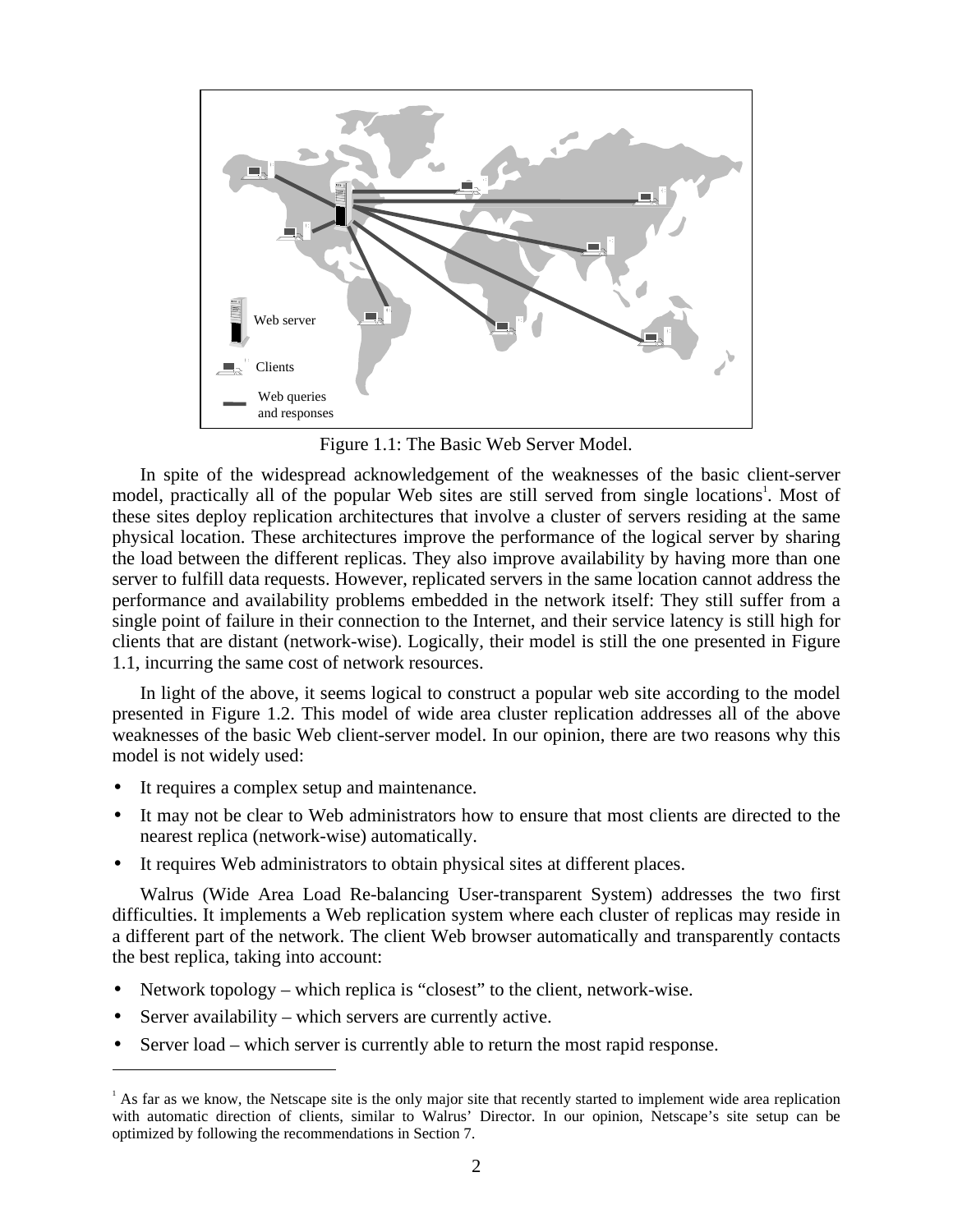

Figure 1.2: The Walrus Web Server Model.

The key feature of the Walrus system is that it functions without requiring modification to the network infrastructure. In particular, it does not require *any* changes to the name server (DNS), the Web server, and the Web client (browser) software.

Popular Web sites that implement this system will result in better response times and higher availability of data from these sites. Equally important, it will potentially cut down a significant fraction of Internet traffic.

### Related Work

The two most common methods used today to alleviate problems related to slow Web server responsiveness are caching and replication.

#### **Cashing**

Systems that employ caching use one main Web server or cluster to store data. On demand by the client browser, a caching process makes copies of requested data closer to the client. The cache then serves subsequent requests for the same data, which obviates the need to re-access the main Web server. Data items have a "Time To Live" (TTL), which allows items to "expire" from the cache. This prevents the cache from serving stale data.

As it is most frequently implemented on the Internet today, Web caching uses a proxy on either the client or the server side. Client-side caching is when a client makes all requests for data through the proxy. The proxy then makes the actual request and caches the response for other. Most current browsers support this capability internally and perform client-side caching on a peruser basis. Some caches used on a per-site basis include the Squid [Squid], Harvest [CDNSW95], and Apache [Apache] caches.

The Squid caching system is a hierarchical cache where the parent caches are intended to reside close to the main transit points on the Internet. If a child cache does not have an object, the request is passed up to the parent, who fetches the object from the master Web server, caches it itself, and sends it to the child. The child, in turn, caches it itself and sends it to the client that requested it (which could either be a child of the child cache or a browser). Squid also supports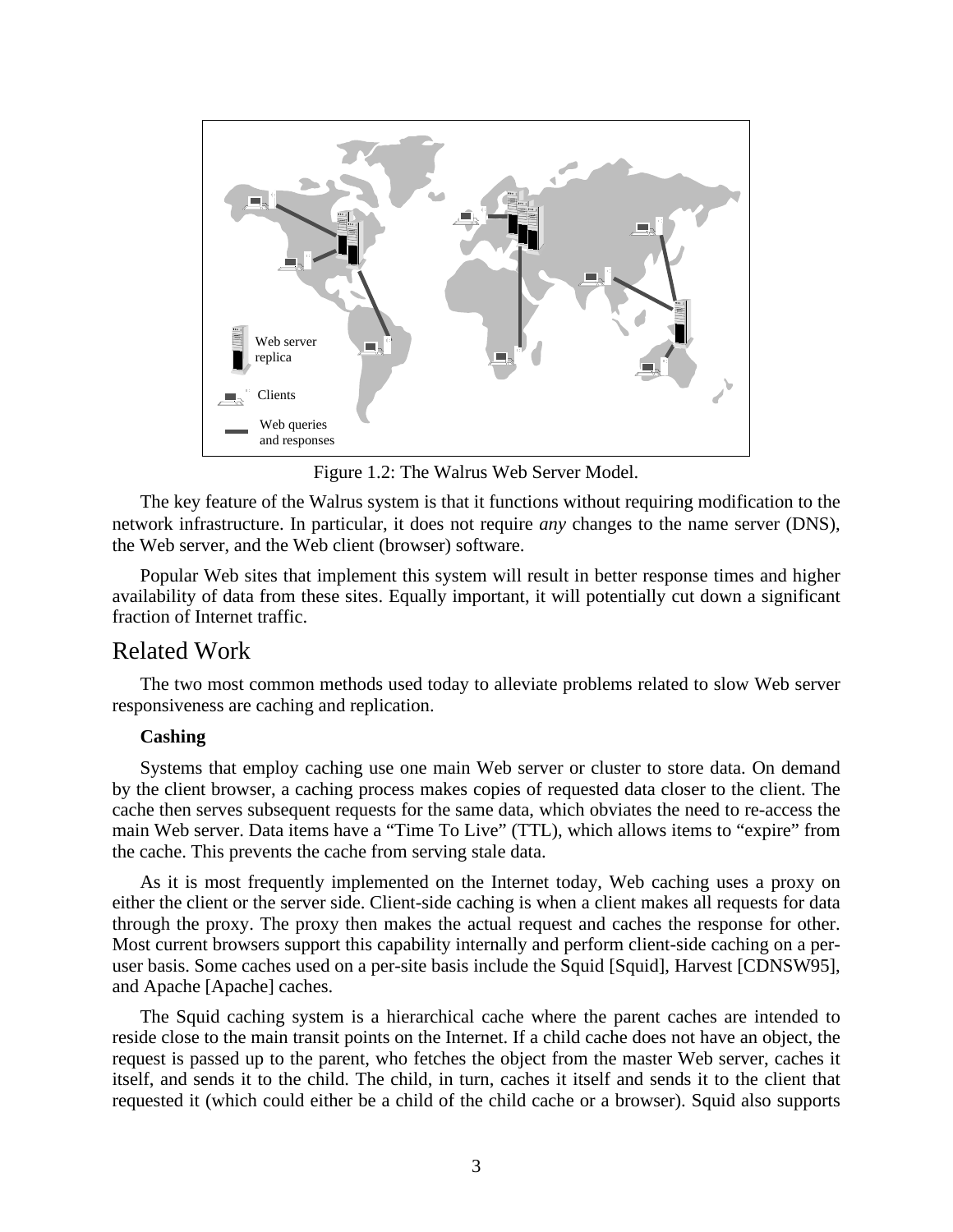the notion of "sibling" caches to spread out the load on the child caches. The Squid cache is based on the cache from the Harvest project.

In server-side caching, one or more caching servers act as front ends to the main server. The server and client-side caching methods do not conflict with one another, and they may be used singly or together as needed.

An intrinsic limitation of caching arises when the client interacts with the Web server (e.g., CGI scripts, or other similar server-side programming). Since the Web server's response to the request is dependent on the parameters sent along with the request, the Web server's response cannot be cached on either a caching server or client machine.

Freshness of data is another limitation of caching. No cache can guarantee complete freshness of data without a built-in invalidation mechanism, updating invalid cache entries, or waiting for the expiration of invalid cached data.

#### **Replication**

Web replication duplicates the Web server, including its data and any ancillary abilities. A user can access any one of the replicas, as any of them will provide a valid – and presumably identical – response. Replication addresses some of the problems created with non-cacheable server requests, including those that require client-server interaction such as CGI scripts, database lookups, and server-generated pages.

Replication correctly handles situations such as advertising, which require that the system keep an accurate count of server requests. Under these types of conditions, caching must be disabled since the individual caches may not always be under the Web server's control (as in the case where caching is performed by the browser), so there is no way to count the number of actual hits [Goldberg].

There are two commonly used forms of replication. Primary Backup (a example of which is detailed in [TM96]), where one "master" server is simply duplicated to form replicas, and Active Replication (an example of which is detailed in [Amir95]), where if any of the replicas are modified, the changes will propagate back to all of the replicas. There are no "master" servers in Active Replication.

# 2. The Walrus System Architecture

The Walrus system is designed to operate in the standard Internet environment without requiring any modifications to the infrastructure. Specifically:

- Walrus does not require changes to the Web server.
- Walrus does not require changes to the Web browser.
- Walrus does not require changes to the Internet infrastructure: DNS, operating system, or Internet Provider Service (ISP) setup.

Walrus employs the most common "differing fiefdom" model of the Internet today. It does not require any degree of trust between differing sites to work, nor does it require that different sites run the same Web server, name server, or operating system software.

Walrus is designed to be platform independent. With that independence in mind, Walrus was implemented in C, with special attention paid to ensure platform independence, and thus the basic source should be usable on any POSIX [POSIX] compliant operating system.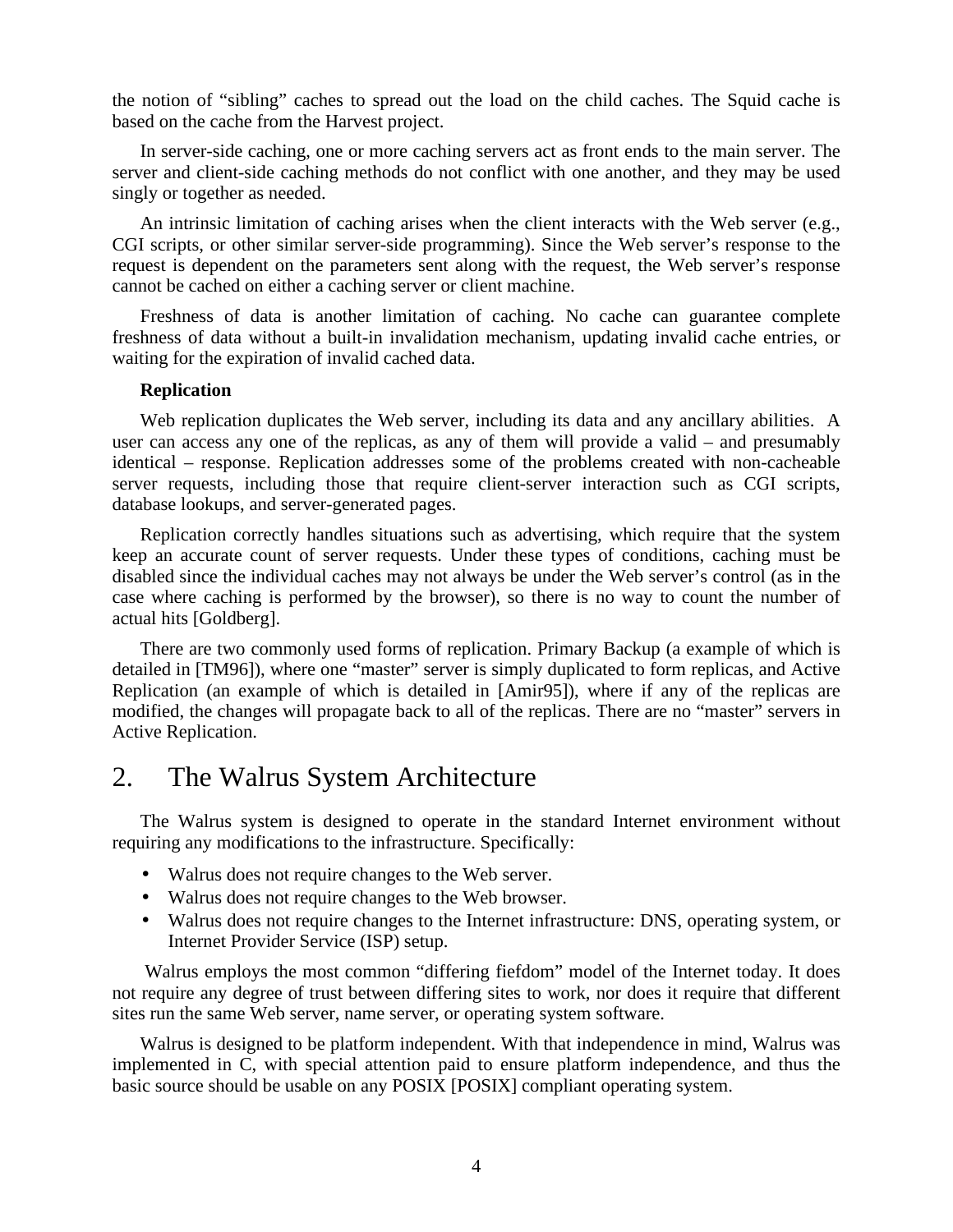

Figure 2.1: The Walrus System Architecture.

The Walrus system architecture is presented in Figure 2.1. The architecture contains four components: The Replicator, the Reporter, the Director, and the Controller. For communication between its various segments, the Walrus system uses the Spread cross-platform wide-area group communication toolkit [Spread].

Each geographical area that is to be controlled by Walrus has one name server. In the Walrus system, this is known as an *area*. Each area has 1 or more Web servers assigned to it, collectively known as a *cluster*. Thus, every area is assigned to a cluster, and every cluster is located near an area. If an area is assigned to its nearby cluster, then that cluster is *home*.

A *threshold* is a value, above which a server is deemed to be overloaded and not to be used for new clients except in case of dire need. Naturally, in a choice between no service at all, or overloaded service, Walrus will elect to use the slower – yet still functional – overloaded server.

A cluster is *assigned* to an area if the name server for that area points to one or more of the Web servers within this cluster.

To ensure that all of the different Web servers return equivalent responses, they must be kept in a consistent state. The *Replicator* manages this task by reconciling changes among all of the replicated servers.

Every Web server has a background process (or "daemon") running on it known as a *Reporter*. The Reporter monitors the status of the local Web server and reports it to the rest of the system so decisions on how to balance the system can be made.

To direct the actions of the system, there are one or more programs known collectively as *Controllers*. These programs use the information the Reporters send to control which parts of which cluster are in use, and which parts should (for reason of load or otherwise) be taken out of use. The location of the Controllers does not have to be related to the different areas.

To prevent multiple incarnations of the Controller from interfering with each other, only one Controller may be active at any one time (see Section 6.3 for mutual exclusion handling). There may be any number of backup Controllers.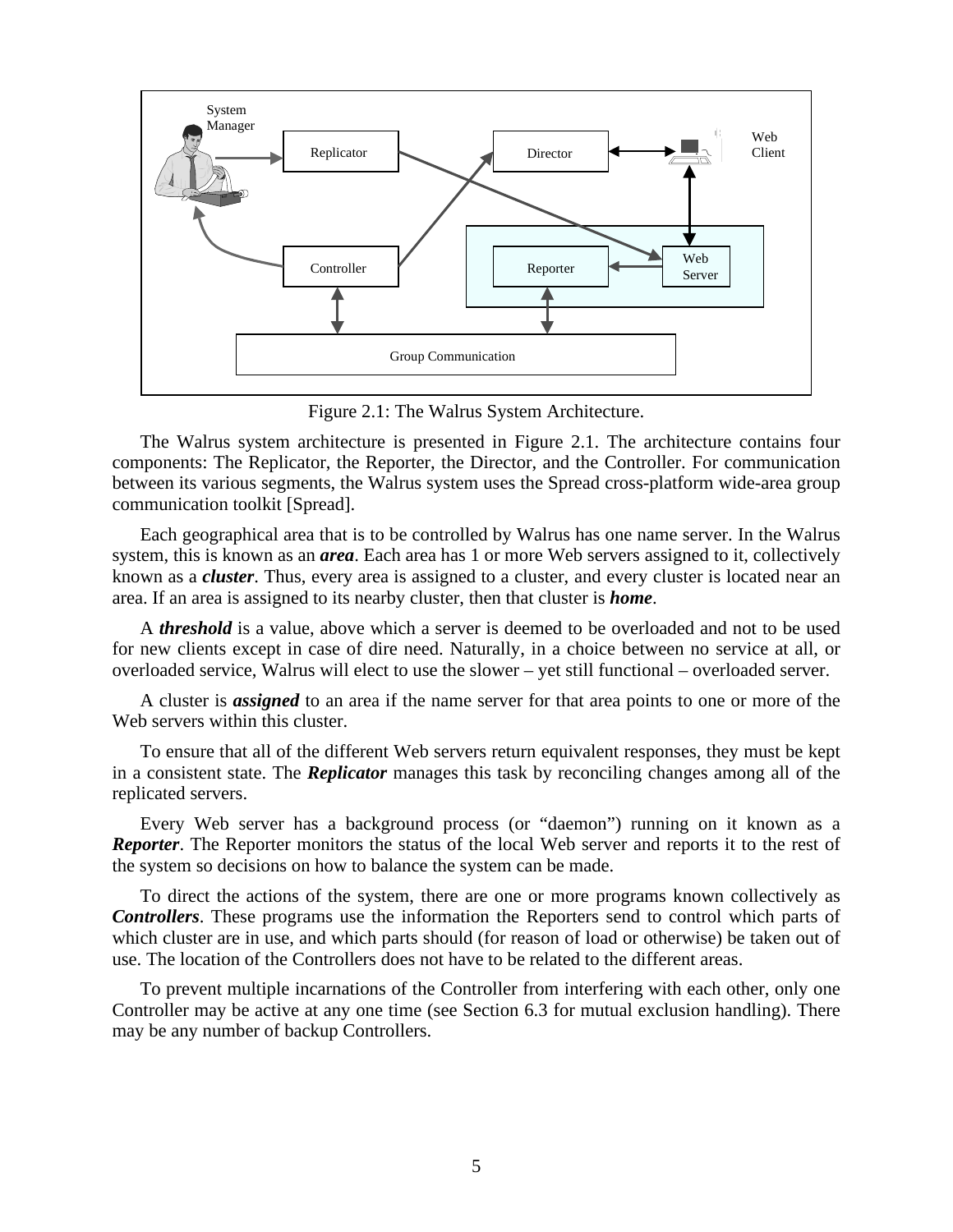

Figure 2.2: The Walrus System in Action.

As a practical matter, optimum service occurs when there is at least one Controller in each area. This would ensure that if a portion of the network becomes isolated, every area is still guaranteed to have a Controller. For convenience and efficiency in performing updates, this Controller can run on the same physical machine that provides name service for that area.

The *Director* defines the method used by the Controller to cause the client browser to go to the appropriate server. To ensure the system can be used by the widest range of users, it is crucial that any method chosen must be completely transparent – the client must not be forced to do anything special to benefit from the system. Walrus employs the standard name service of the Internet [RFC-1034, RFC-1035] as its Director.

Walrus uses the group communication capabilities of the *Spread* wide-area group communication toolkit [Spread] to communicate between the Controllers and the Reporters. Spread is a system that provides multicast and group communications support to applications across local and wide area networks. It uses a simple but powerful API to simplify group communication usage.

Spread employs a process group paradigm. Processes can join or leave any number of groups at will. A process may multicast a message to any group or set of groups, and all of the processes that are members of at least one of these groups will receive the message. Spread conforms to open group semantics where a process does not have to be a member of a group to send to it.

Walrus uses several of Spread's capabilities. The Controller multicasts a message to a special group (named "Reporters"), that only the Reporters join, to request their current status. All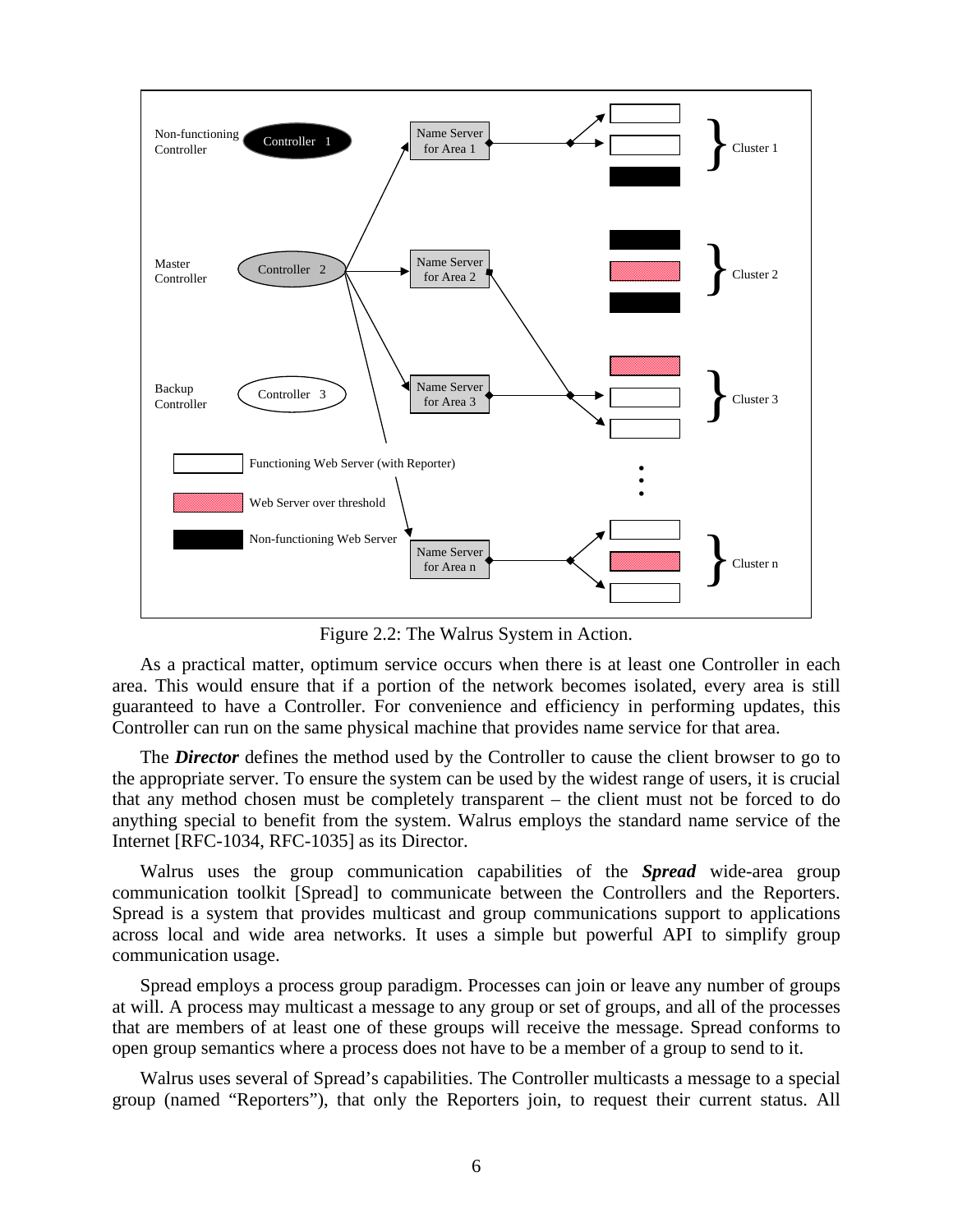operational Reporters receive this message. The Reporters, in turn, multicast their status to a special group (named "Controllers"). All operational Controllers receive this message.

Spread also provides membership services. When a process joins a group, all members of that group will receive notification of the new membership list. This is useful to determine what other processes are able to see messages that were sent to that group. If a process fails, or is rendered unreachable via a network partition, this fact will be detected by Spread, and all other processes that share a group with the failed process will be notified. Spread provides several additional capabilities that are not used by Walrus. For a complete description see [Spread, MAMA94].

# 3. The Replicator – Content Replication

The Walrus system uses a primary-backup with primary-push replication scheme (see Figure 3.1). The current implementation of the Replicator contains software that drives *rdist*, a commonly used UNIX-based primary-backup file synchronization package. *rdist* creates or updates a simple copy of all files from one server to another. Some efficiency is gained by only copying those files that are out of date or missing on the recipient server. For non-UNIX platforms, comparable replication systems are available.

It is important to note, however, that any of the commonly used primary-backup [TM96], active replication [Amir95], or lazy replication [LLSG92] techniques may be adequate.

Under UNIX, when the rdist application is run on the master Web server, it uses rsh (remote shell) or a similar program such as ssh (secure shell) to execute a copy of rdist on the remote server. These two copies of rdist then compare update times on all of the files in question. If any file is out of date, the master rdist sends it to the client, which then replaces the out of date copy of the file on its side.



Figure 3.1: The Rdist Method of Replication.

Generally speaking, primary backup is the most appropriate replication system for the Web. Given that the most common document type served on the Web is static text, and the next most common document type is a server-side script that does not reference other data sources, the duplication of one master server is usually the best solution to the problem of keeping all of the servers synchronized.

It is important to point out that in some cases, particularly where there is a database application as a backend to the replicated Web server, this database must also be kept consistent. An active replication scheme ([Amir95]) is likely to work better in this particular situation, as it allows for modification from any of the replicated servers rather than from one primary "master" server. Such replication is outside the scope of the Walrus system.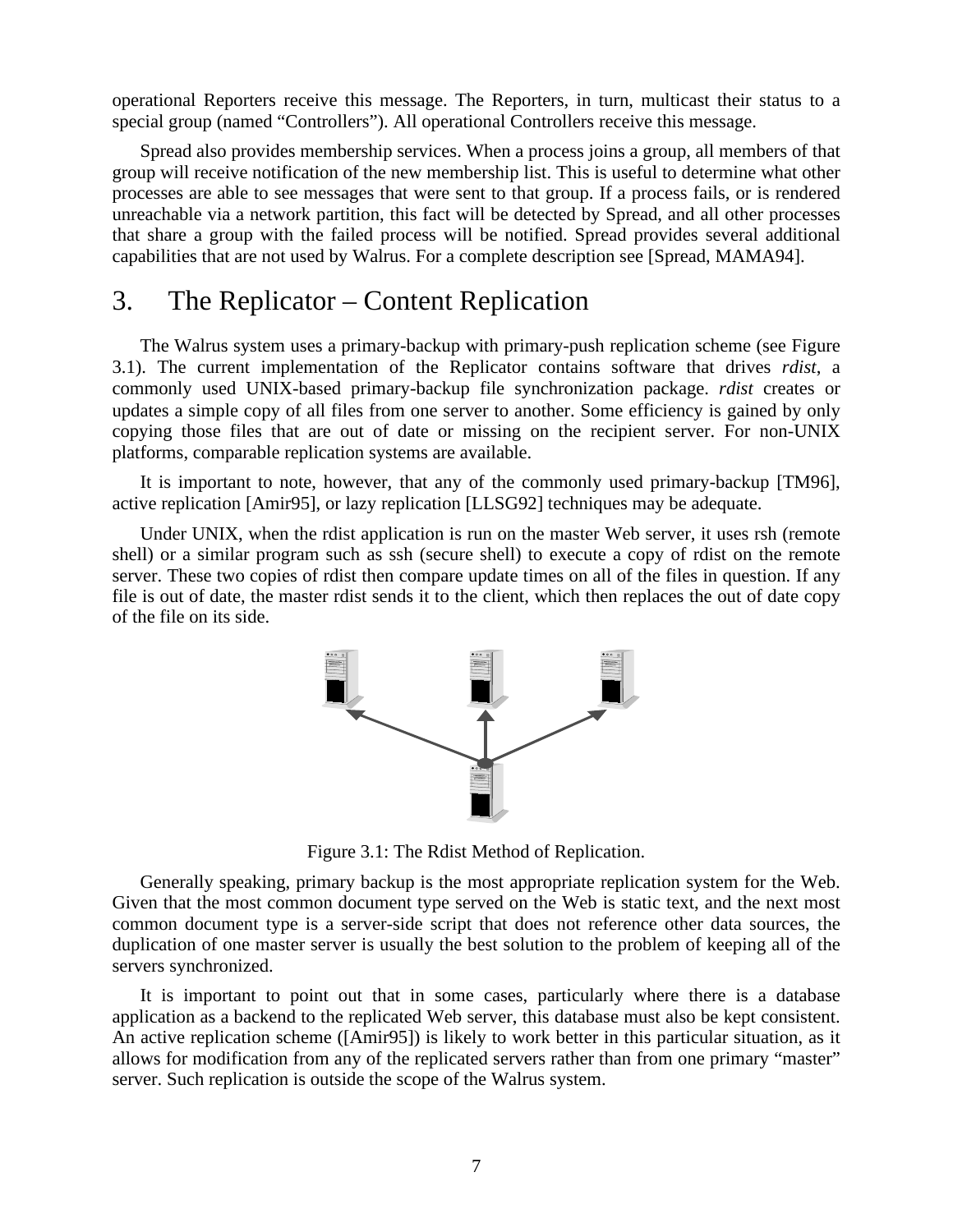# 4. The Reporter – Status Gathering

The Reporter is a process that resides in each of the Web server machines. It monitors the operation of the operating system and the web server system on that machine. The Reporter gathers statistics every unit of time and stores them for later use. The time unit is a configurable value, and is usually system dependent. Generally, that value is set at around 1 minute, but it can go higher for systems where the reading of statistics is expensive, or lower for systems where statistics gathering is cheaper.

The Reporter connects with the Spread group communication subsystem and joins a group named "Reporters" together with all the currently active and connected Reporters in the system. Upon receipt of a request message on the "Reporters" group from a Controller, the Reporter reports its status by multicasting a message on the "Controllers" group The Reporter continuously monitors its operating system and Web server while waiting for Controllers requests.

Using a group communication system simplifies the task of returning this data without the Reporter knowing which Controllers are active, where they reside, and which of them is the master. The Reporters need just multicast the data to the "Controllers" group (See section 6 for details).

The Reporter is comprised of three pieces. The major piece containing the code to communicate with the rest of Walrus is platform independent. However, out of necessity, the other two pieces (code to read the current status from the running system, and code to retrieve statistics from the Web server process) must be written specifically for each platform and Web server respectively. The available Walrus distribution supports various Unix platforms and the Apache Web server.

#### **Information about the system**

The Reporter gathers statistics from the system while it is running. Since Walrus is intentionally designed to be platform independent, these statistics are at a high enough level to obscure platform-related differences. The gathered statistics are as follows:

- The time duration that the statistics represent (e.g., over the last five minutes).
- CPU statistics:
	- $\Rightarrow$  The portion of time the CPU spent on user code, including the Web server and the Reporter process itself.
	- $\Rightarrow$  The portion of time the CPU spent on operating system code.
	- $\Rightarrow$  The portion of time the CPU was idle.
- Memory statistics:
	- $\Rightarrow$  Free memory.
	- $\Rightarrow$  Amount of memory paged out. This value is defined as the amount of memory that has been forced out of physical memory and onto disk due to a physical memory shortfall.
	- $\Rightarrow$  Amount of free virtual memory space. This is a crucial value, as most systems will panic and fail when virtual memory space is exhausted.
- Process information:
	- $\Rightarrow$  The number of runnable processes.
	- $\Rightarrow$  The number of blocked processes (waiting for an I/O operation to complete).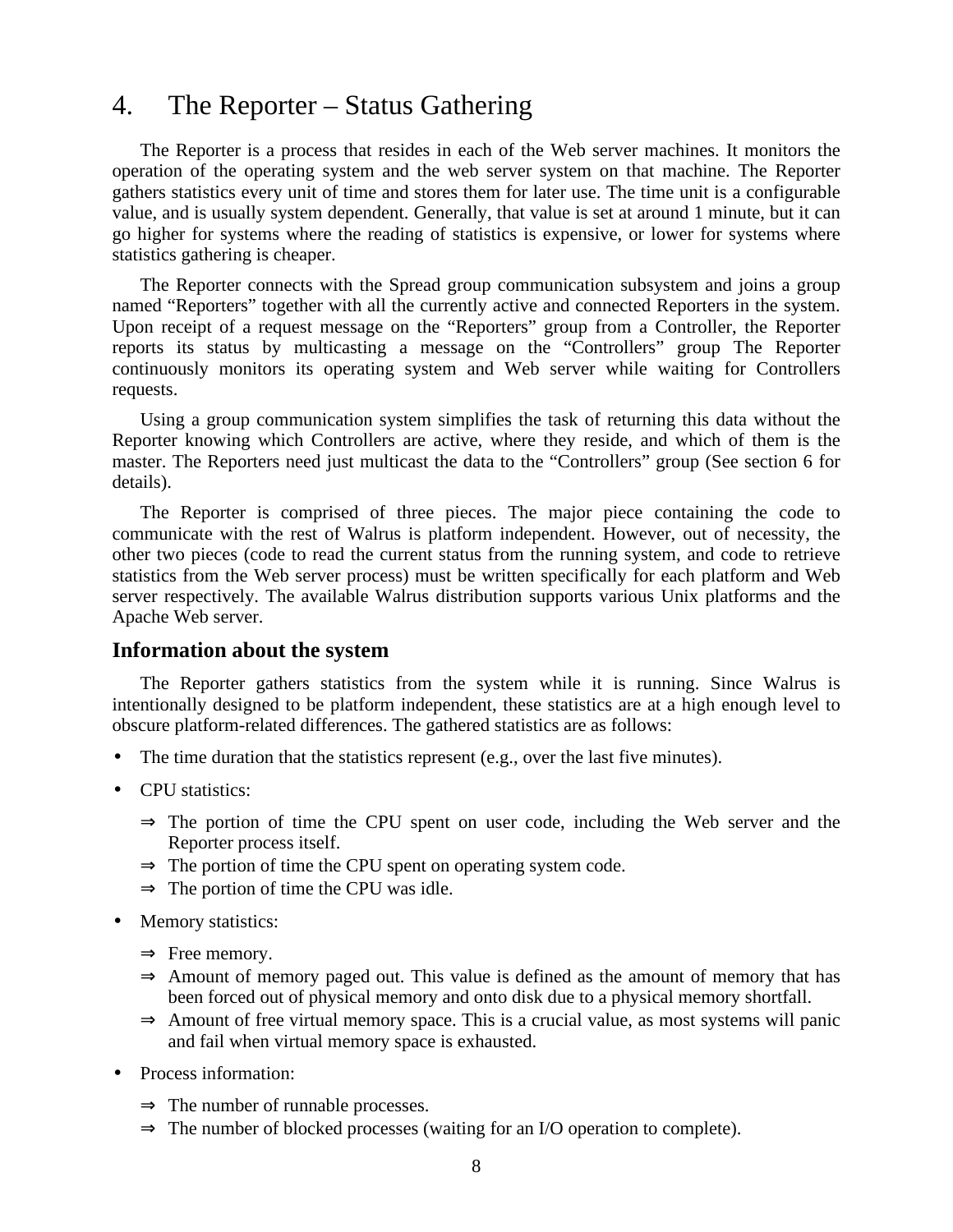#### **Information about the Web server**

The Reporter makes a connection to the Web server running on the local host, and retrieves the information which is then parsed and rendered into the form used by Walrus. The gathered statistics are as follows:

- The number of Web requests ("hits") served.
- The number of busy servers how many requests are being served at that moment. This can be thought of as the Web server's "load average."
- Maximum number of servers this is a configuration command in the Web server that roughly corresponds to the question of how many requests can be served at once. This may be a software licensing issue, a physical limitation of the server hardware or software, or both.

#### **Special Web server status**

The Reporter may return three special replies to notify the Controller that it must address special circumstances:

- TEMPFAIL the reporter could not gather statistics. The controller should use the statistics gathered in the last round. This message is most commonly returned when the Reporter has just started up and the statistics have not yet stabilized.
- BYPASS this is returned by the Reporter to request that the Controller take this server out of consideration for this round. BYPASS occurs if the Reporter knows something crucial that cannot necessarily be told to the Controller via the usual statistics.
- PANIC similar to BYPASS, but requires notification to a human being. For example, a Web server process failure would result in a PANIC.

# 5. The Director – Transparent Directing of Clients to Servers

The Walrus system uses the DNS Round Trip Times method we proposed in [APS98] to transparently direct the user to the correct server. A brief recap of this method, which uses the domain name system (DNS) [RFC-1034, RFC-1035] follows. A more complete description of this method and how it is used in Walrus is given in [Shaw98].

The DNS Round Trip Times method takes advantage of the fact that each local name server, when querying a remote name server, tracks the round trip time (RTT) of packets to that server. This is done for optimization reasons, as over time the local server will favor those servers that respond the quickest. Given otherwise similar servers, this favoritism usually results in selecting a server that is closer network-wise.

Normally, all servers for a particular Internet domain carry the same data, but this is not a requirement. From the perspective of a querying server, all that is significant is whether the remote server answers "authoritatively". An "authoritative" answer indicates that the data in question came from the name server's own configuration, rather than having been cached from another server.

Thus, where multiple name servers exist on a network, each serving an authoritative, but different IP address for a particular address, the selection of the Web server to respond to a client's query depends on which authoritative name server the client's local name server happens to ask. Since, as already established, the client's local name server tends to favor those remote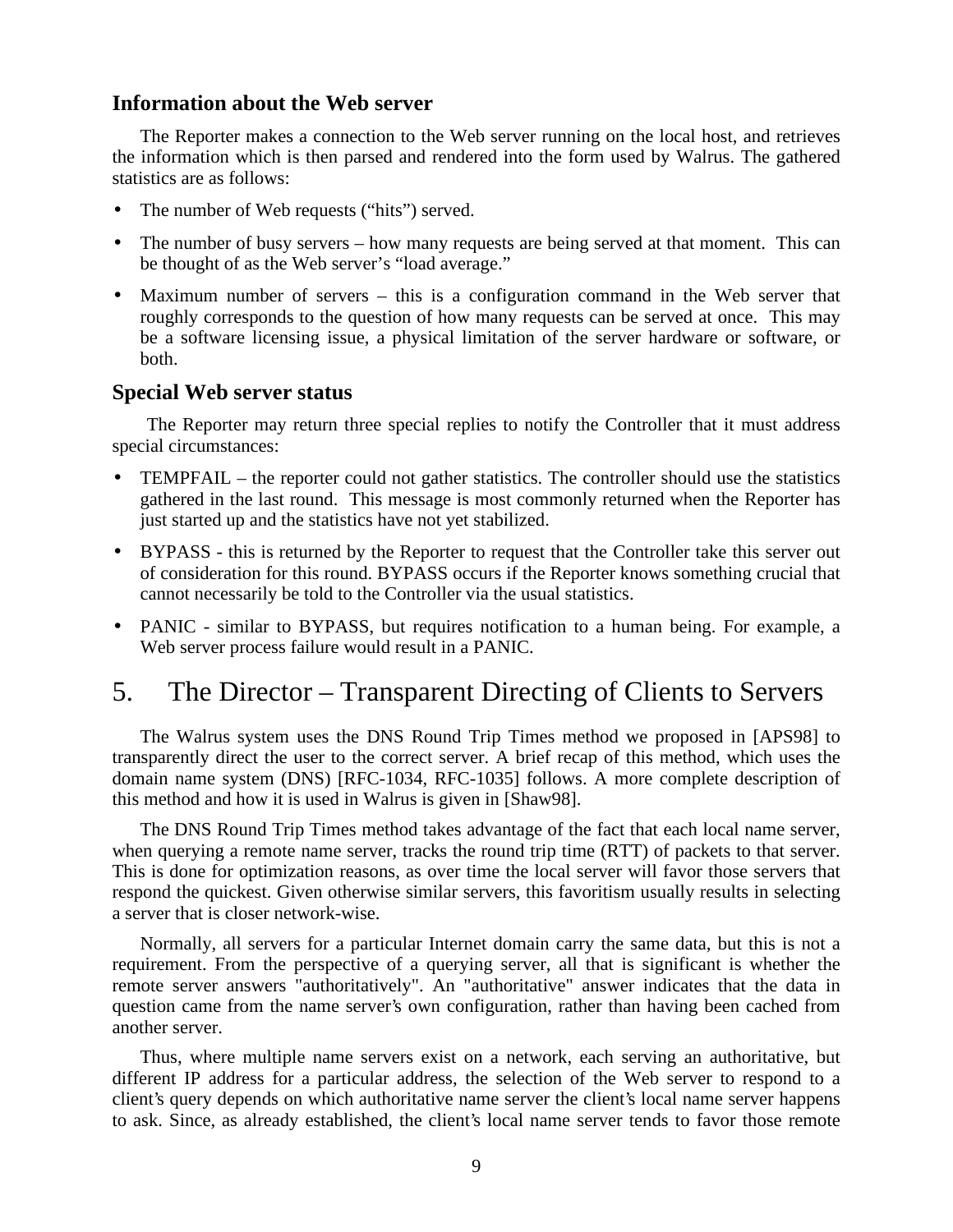name servers that are closest to it, by using the dynamic update facility of DNS [RFC-2136] to load the name server closest to a particular client with the IP addresses of Web servers that we wish that client to use, an excellent system for forcing a client to use a particular Web server emerges.

The chief limitation of this method is the time it takes for the client's local name server to settle on the quickest remote name server. To aid this process, a low time-to-live (TTL) value can be set on the DNS information to force it to be re-requested with greater frequency.

There are many other details and limitations with this method, and readers are encouraged to see [Shaw98, APS98] for a more complete discussion.

# 6. The Controller – Dynamic Assignment of Areas to Clusters

The Controller is the heart of the Walrus system, responsible for making the dynamic assignment of areas to clusters. For fault tolerance reasons, there exist several Controllers in the network. The Controllers use the Spread group communication subsystem to communicate with Reporters. All of the Controllers join the "Controllers" group. In addition, the currently connected Controllers use the Spread semantics to elect a master Controller (see Section 6.3). The master Controller is the only Controller actively making assignment decisions. The rest are waiting to take over if they are elected as the master Controller.

The Controllers work in rounds. Periodically, the master Controller multicasts a request message to the "Reporters" group. After gathering the results of the different Reporters (which are sent on the "Controllers" group), the master Controller computes the new best assignment of areas to clusters. If changes to the current assignment are required, the master Controller updates the Director using dynamic DNS updates, as explained in the previous section.

Phase One: *Problem Notification* For every server returning PANIC notify a human being. Phase Two: *Locality Preference* For every area whose home cluster has at least one functioning server below the threshold assign it to this home cluster. Phase Three: *Ensure Availability* For every area that is pointing to a cluster with no functioning servers assign it in to a functioning cluster in a round-robin, starting with the best cluster. Phase Four: *Load Balancing* For every area still unassigned assign it to an unassigned cluster, matching the worst area to the best cluster.

Figure 6.1: The Assignment Algorithm.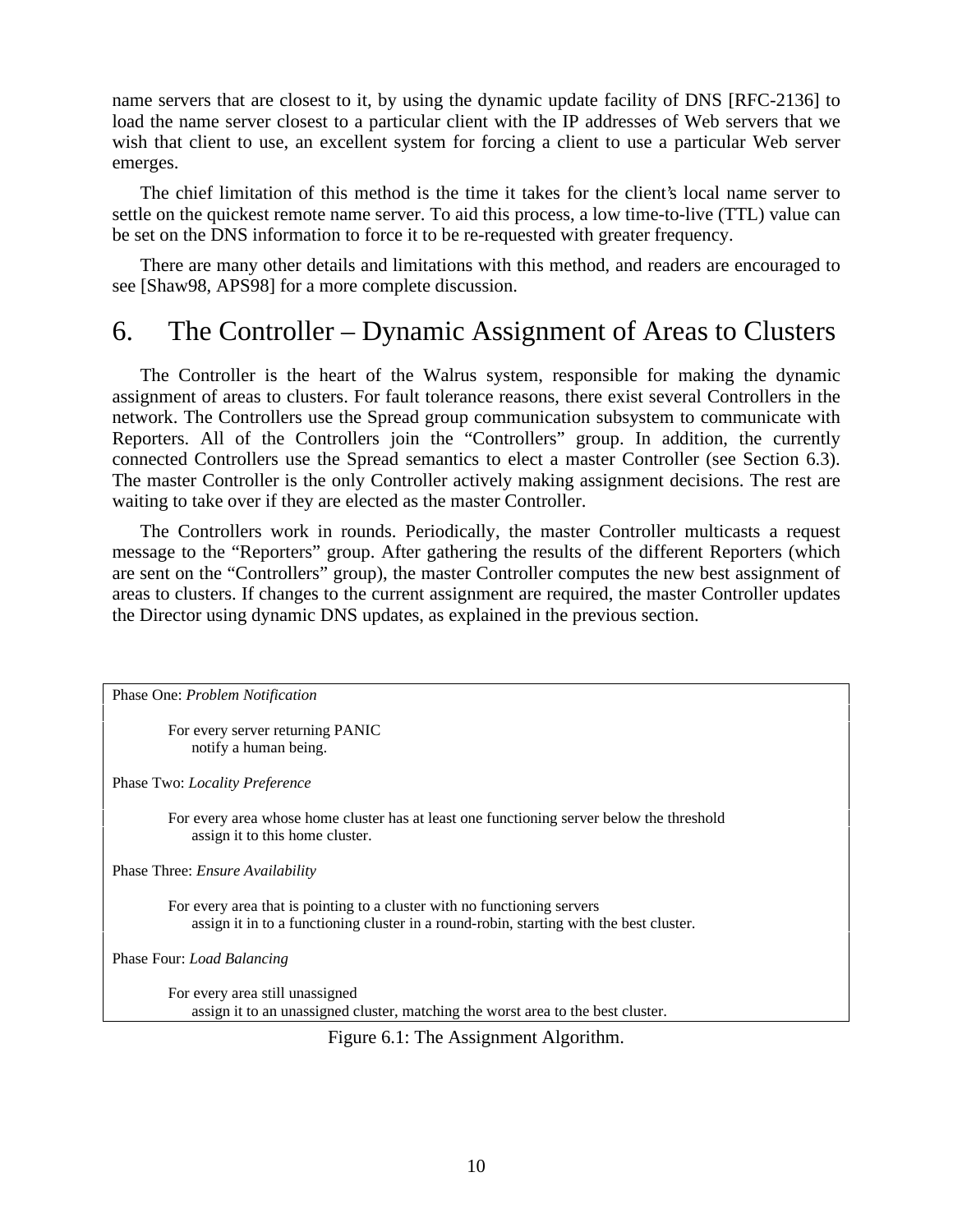## 6.1 The Assignment Algorithm

The master Controller uses a four phase algorithm to determine the new best assignment for each round. The goal of the algorithm is to ensure that all three of these design principles are followed in order of importance:

- Every area must have at least one functioning Web server.
- As much as possible, every area should use Web servers that are local to it.
- As much as possible, all of the other areas and Web servers should be load balanced.

#### **Phase One: Problem Notification**

Phase One of the algorithm checks to see if the Web servers are trying to notify the Controller of a problem by iterating over every responding server to see if any server has requested either BYPASS or PANIC. When either message is returned, Walrus treats the server as if it was dead and non-responsive. In the case of a PANIC, the Controller notifies a human being in charge of the server about the problem.

It might seem odd that a human being in charge is notified in the case of a PANIC, but not in the case of a dead server. The reason for this is that due to the nature of the Internet, a "dead" server may only be temporarily unreachable and not truly dead at all. Because no system can tell the difference between a dead server and an isolated or unreachable one, Walrus does not notify the controlling user in this case. In addition, given an unstable network connection, a server could appear to oscillate between dead and live many times per minute, which could cause many spurious alarms. A possible future modification of Walrus would be to implement user notification after a server is dead for a period of time.

#### **Phase Two: Locality Preference**

Whenever possible, Walrus assigns each cluster to its home area. This is to ensure that if at all possible, clusters will be bound to their geographically closest area. This assignment is considered possible if at least one of the servers in the cluster is below the threshold value defined earlier.

#### **Phase Three: Ensure Availability**

During this phase, Walrus ensures that every area is assigned to a functioning cluster. If there are any areas that are assigned to clusters with no functioning servers, they will be assigned to functioning clusters in a round robin, starting with the best current cluster. This happens even if the clusters were already assigned or are over threshold – the goal is to ensure that every area has at least one functioning server associated with it. As before, it is better to be overloaded than non-functional.

#### **Phase Four: Load Balancing**

For every area that was not assigned in Phase Two or Phase Three, starting with the worst area, this phase attaches it to the best cluster that is still unassigned, assuming such a cluster exists and assuming it is worthwhile to do so. To make the assignment worthwhile, the candidate cluster must be performing significantly better that the original cluster in order to offset the DNS updating cost. This phase will improve the efficiency of the system by assigning the most used area to the least used cluster.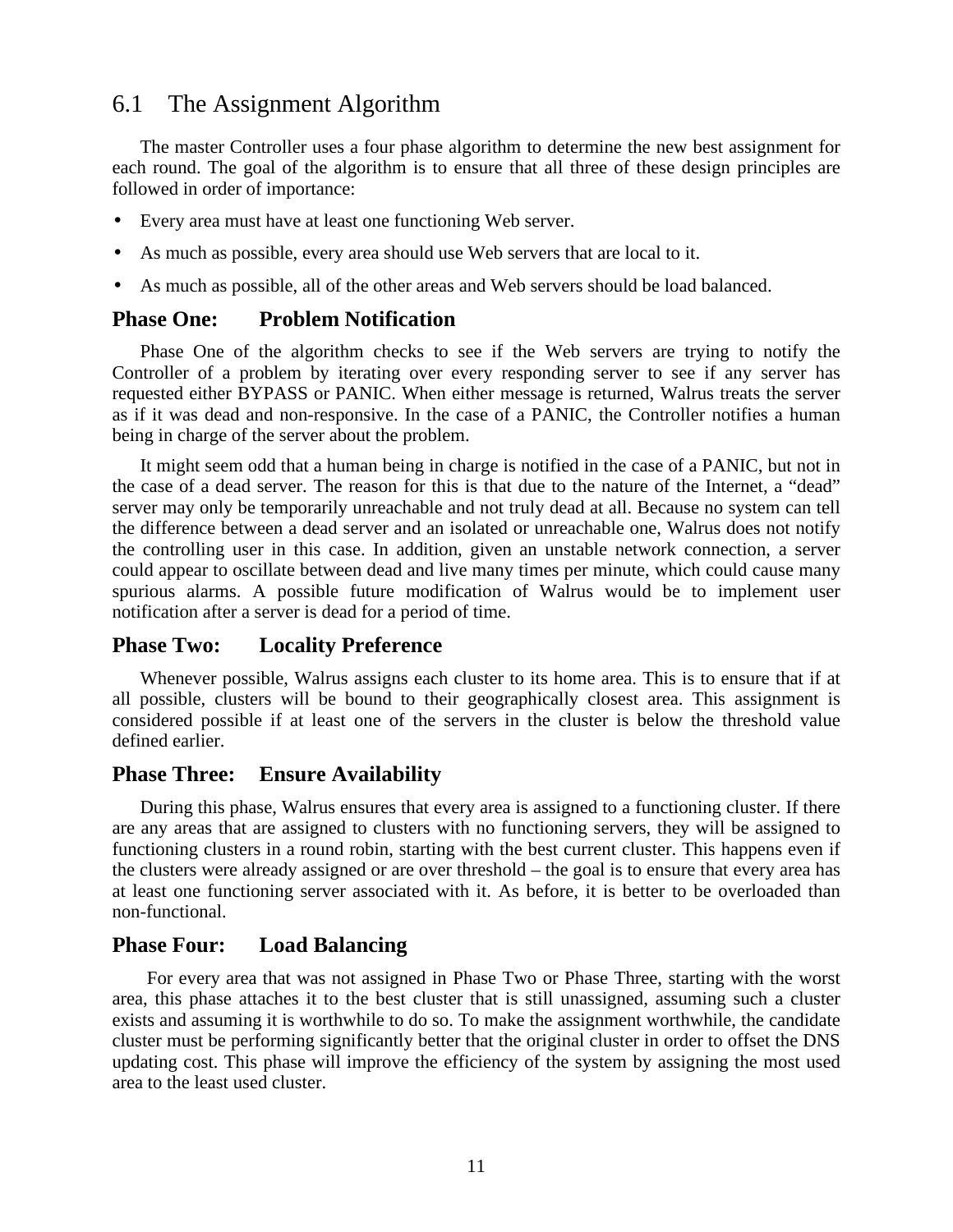### 6.2 Oscillation and Conservatism

Rapid oscillation may occur in some load balancing environments when one cluster has a light load, so every area is assigned to it, driving up its load. Then every area is re-assigned to a different cluster due to the induced high load on the original cluster, and the process repeats itself.

The Load Balancing phase of the Walrus assignment algorithm is deliberately conservative in its assignments to prevent this oscillation problem. At most, one area will be assigned to each cluster during Phase Four of each round.

It is important to note that although the DNS update is performed instantly, its effect is not similar to the effect of process migration in a multiprocessors architecture. Users that already resolved the Web site will continue to use their assigned server (until the entry expires in their DNS). Only new users will be directed according to the current Director setting. This creates a relatively gradual transition.

### 6.3 Mutual Exclusion

The Controller is a crucial component of the Walrus system, and its failure would be problematic for the efficient functioning of Walrus. The incorporation of multiple Controllers into the system is used to avert this. To prevent one Controller from interfering with another, a feature of the Spread Multicast and Group Communication Toolkit is used.

All the Controllers join on the "Controllers" multicast group. When a new Controller comes on-line, an existing Controller is taken down or fails, or a network partition or re-merge occurs, the currently connected Controllers receive a membership message notification from Spread on the "Controllers" group. As Spread maintains a consistent order in the membership list, all Controllers can immediately detect their status from their position in the list. The master Controller, which is the only one to pass its decisions onto the Director, is determined by being the first group member on this list. Therefore, there is only one master Controller in each connected component of the network.

Note that when network partitions occur, it is possible to have two or more master Controllers functioning at the same time in (different partitions). However, since the Reporters and Controllers communicate only via Spread, a master Controller considers only Web servers with Reporters that reside in the same network component with itself, as Spread determines the component. From the semantics guaranteed by Spread [MAMA94], it is not possible to have two active components containing the same group member at the same time. Therefore, each Web server can be considered and assigned by no more than one master Controller.

# 7. Engineering Considerations

### 7.1 Experience

Some tests of the DNS Round Trip Times routing method were done for [APS98]. This experience produced the following recommendations:

The time it takes for the DNS system to converge on the best authoritative name server increases linearly with the number of name servers. At the same time, the law of diminishing returns dictates that the added benefit derived from each additional name server decreases as more name servers are added. Since the system is not effective until it converges, using a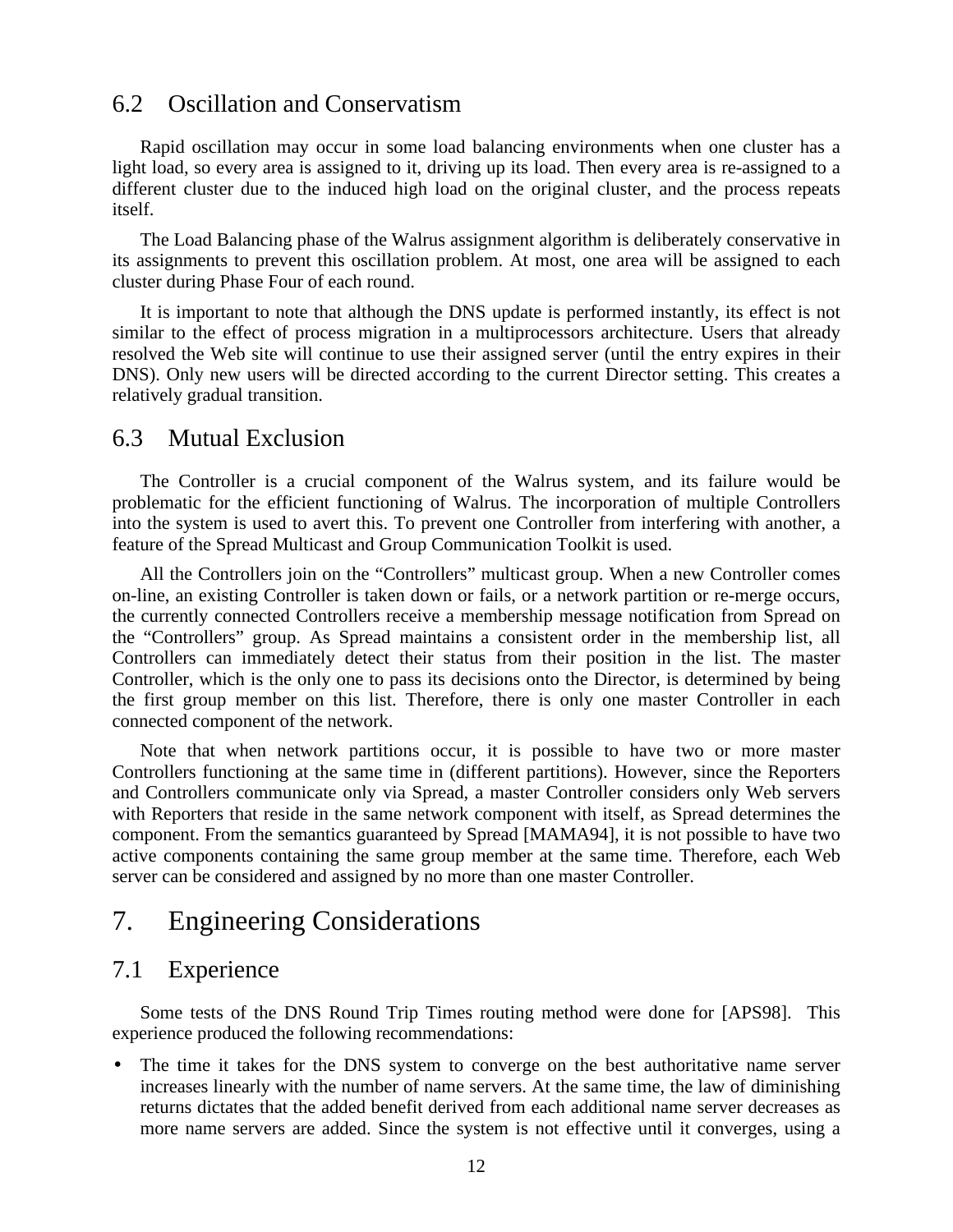smaller number of areas (each of which requires at least one authoritative name server) will provide the best overall performance.

• The name server that delegates authority to the multiple authoritative name servers must not simultaneously be used as a local name server for users. Where such misuse occurs, that name server would soon learn which replica was best for its own users, cache the answer, and then return that answer to any remote name server. This distorting effect will only last until the TTL of the Web server's address expires, but can happen any time that name server is used by a local client to look up the address of the replicated server.

# 7.2 Deployment Tradeoffs in Walrus

There are some efficiency tradeoffs learned while implementing Walrus:

#### **DNS Setup**

To maximize the efficiency of using the DNS Round Trip Times method as a Director under Walrus, the following setup is suggested:

- Every area name server is authoritative for its own zone (e.g., area1.cnds.jhu.edu, area2.cnds.jhu.edu, and so on), as well as authoritative for the zone containing the address that the Walrus system is balancing for (e.g., "www.cnds.jhu.edu").
- When a cluster is assigned to an area, it is assigned to a name under the area name (e.g., "www.area-1.cnds.jhu.edu", "www.area-2.cnds.jhu.edu", etc.).
- Each area name server has an alias (called a CNAME) pointing the balanced address to the local name ("www.cnds.jhu.edu" to "www.area-*n*.cnds.jhu.edu").
- This extra level of redirection minimizes network traffic when updates occur, since otherwise the update data would have to reach every one of our authoritative name servers on the net. If every area is authoritative for a different zone, the update only needs to reach one name server.

### **Area Setup**

As discussed in Section 8.1 there are some inefficiencies when there are a large number of Walrus areas in use. We recommend that Walrus areas are only placed in relatively widespread geographical areas. This will limit the slow convergence time from becoming excessive.

### **Cluster Setup**

Similar to the limits on areas, there are also practical limits on how many servers can reside in each cluster. The reason for this particular limitation is that some DNS resolvers in use today cannot properly deal with a DNS reply from the name server that contains too many addresses. Most DNS replies are UDP-based. If a reply cannot fit in one UDP datagram, the client's resolver is supposed to retry the query using TCP. Unfortunately this takes extra time, and worse, some resolvers in use today will not do this, and merely fail. Therefore, we recommend testing to ensure that all server addresses for each cluster can fit within a single DNS reply datagram. A good starting point would be a maximum of between 20 and 30 Web servers in each cluster.

If it is absolutely necessary to have more Web servers than will fit into one DNS reply datagram, the collection of Web servers should be split, and a different area added to cover the other servers.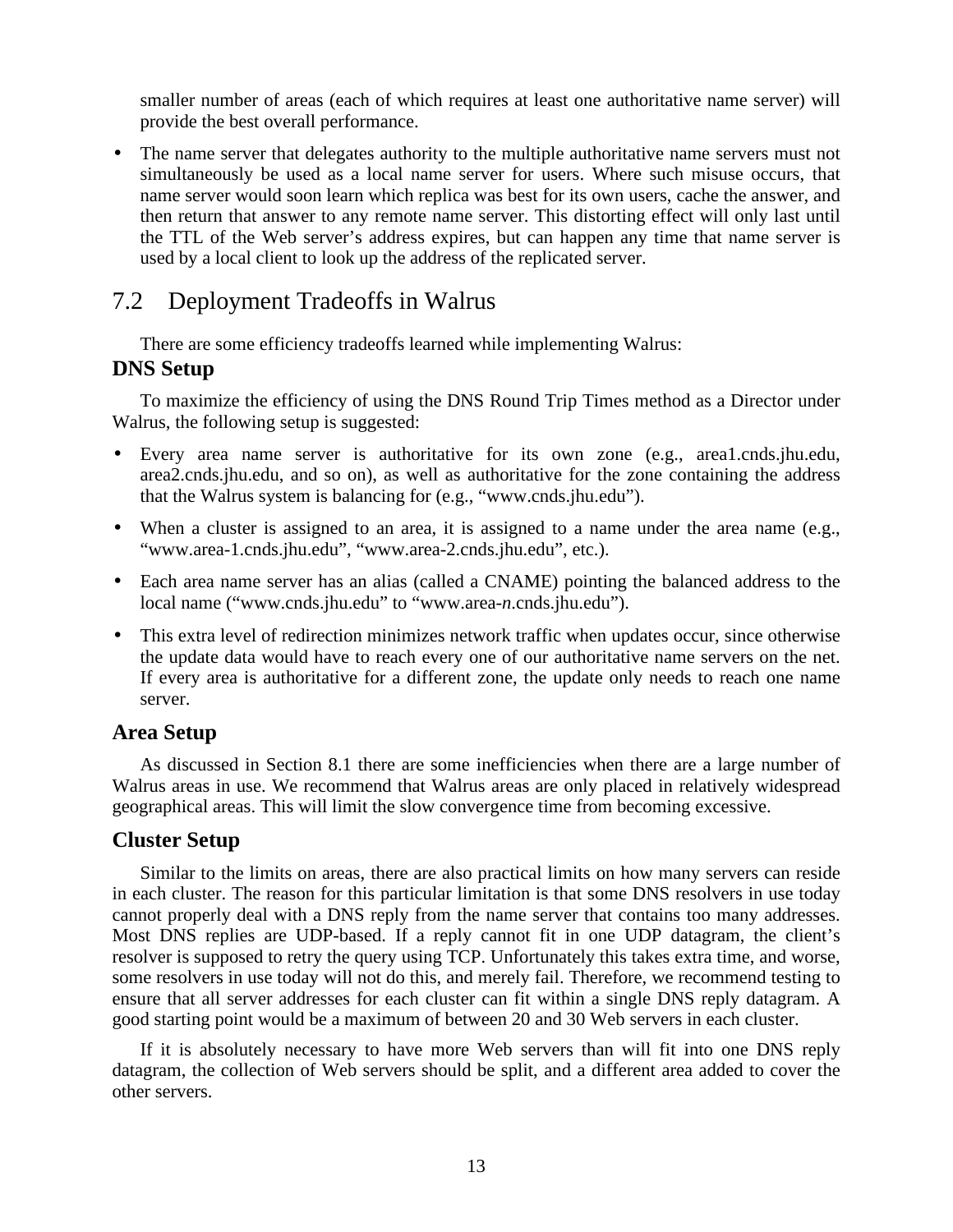### 7.3 Failure Modes

Walrus is designed to automatically handle system failures. If a Web server fails, but the machine it is running on remains functioning, the Reporter will return PANIC to the Controller, causing the System Administrator to be notified. If the whole machine fails, then it will not respond and thus is automatically excluded from consideration by Walrus, and will not be used until it recovers.

A name server failure is also handled automatically and transparently by the name server system – in the case of a non-responsive name server, other servers for that zone are queried in RTT-order until an answer is received. In other words, the users that would have queried that server will automatically and transparently fall back to the next-best server to query.

If the master Controller fails, there can be any number of backup Controllers waiting to be promoted to the main Controller.

## 8. Conclusions

This paper presented Walrus, a new method for utilizing multiple Web servers across a geographically distributed area, and automatically arranging them to guarantee service, efficiency, and load balancing. Walrus continually seeks to improve the speed and reliability of the Web servers that are presented to the public, but the public does not need to do anything special to benefit. Indeed, the public does not even have to know that the Walrus system is being employed to benefit from it.

The Walrus system is a significant improvement over the current model of using one server (or cluster of servers) to cover the entire planet. Even in its worst case scenario, Walrus will perform equally as well as the best case of the one server method.

There is no particular requirement that Walrus be used for the World Wide Web only. In fact, the same method is directly usable by any name-based service, which includes email, news, and most other network services.

The Walrus system is operational and available on the following Web page: http://www.cnds.jhu.edu/walrus

# References

| [Amir95]  | Y. Amir. Replication Using Group Communication over a Partitioned Network,<br>Ph.D. Thesis, Institute of Computer Science, The Hebrew University of<br>Jerusalem, Israel (1995). Available at http://www.cs.jhu.edu/~yairamir/                                                     |
|-----------|------------------------------------------------------------------------------------------------------------------------------------------------------------------------------------------------------------------------------------------------------------------------------------|
| [Apache]  | The Apache HTTP Server Project. http://www.apache.org/                                                                                                                                                                                                                             |
| [APS98]   | Y. Amir, A. Peterson and D. Shaw. Seamlessly Selecting the Best Copy from<br>Internet-Wide Replicated Web Servers. The 12th International Symposium on<br>Distributed Computing (DISC'98) (formerly WDAG), pages 22-33, Lecture Notes<br>in Computer Science 1499, September 1998. |
| [CDNSW95] | A. Chankhunthod, P. B. Danzig, C. Neerdaels, M. F. Schwartz and K. J. Worrell.<br>A Hierarchical Internet Object Cache. Technical Report 95-611, Computer<br>Science Department, University of Southern California, Los Angeles, California,<br>(1995).                            |